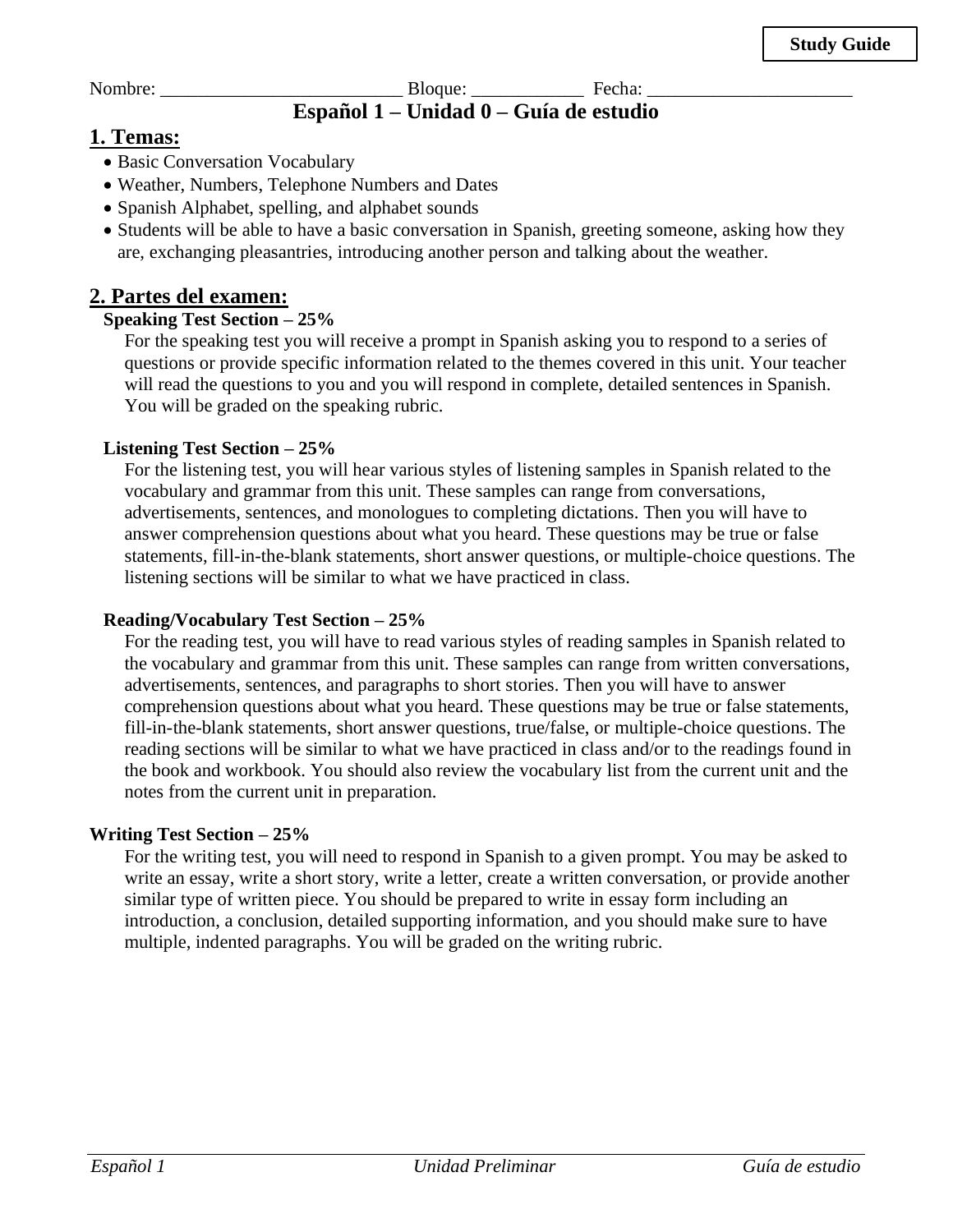# **3. Vocabulario:**

| <b>Buenos</b> días       | Good morning               | <b>Hace viento</b>            | It's windy                     |
|--------------------------|----------------------------|-------------------------------|--------------------------------|
| <b>Buenas tardes</b>     | Good afternoon             | <b>Llueve</b>                 | It's raining                   |
| <b>Buenas noches</b>     | Good evening               | <b>Nieva</b>                  | It's snowing                   |
| Hola                     | Hello; hi                  | ¿De dónde eres?               | Where are you from? (familiar) |
| <b>Adiós</b>             | Goodbye                    | ¿De dónde es?                 | Where is he/she from?          |
| <b>Buenas</b> noches     | Goodnight                  | ¿De dónde es usted?           | Where are you from? (formal)   |
| Hasta luego              | See you later              | Sov de                        | I am from                      |
| Hasta mañana             | See you tomorrow           | Es de                         | He/she is from                 |
| ¿Cómo estás?             | How are you? (familiar)    | ¿Cómo se llama?               | What's his/her/your name?      |
| ¿Cómo está usted?        | How are you? (formal)      | Se llama                      | His/her name is                |
| ¿Qué tal?                | How is it going?           | ¿Cómo te llamas?              | What's your name? (Familiar)   |
| <b>Bien</b>              | Fine                       | Me llamo                      | My name is                     |
| Mal                      | <b>Bad</b>                 | Te/Le presento a              | Let me introduce you to        |
| Más o menos              | So-so; more or less        | El gusto es mío.              | The pleasure is min.           |
| Muy bien                 | Very well                  | Encantado(a)                  | Delighted/Pleased to meet you. |
| <b>Regular</b>           | Okay                       | <b>Igualmente</b>             | Same here/Likewise             |
| $iY \text{ tú?}$         | And you? (familiar)        | Mucho gusto                   | Nice to meet you.              |
| $\zeta Y$ usted?         | And you? (formal)          | ¿Quién es?                    | Who is he/she/it?              |
| ¿Qué pasa?               | What's up?                 | $E$ s                         | He/she/It is                   |
| ¿Qué día es hoy?         | What day is today?         | La clase                      | Class                          |
| Hoy es                   | Today is                   | El (la) maestro(a) de español | Spanish teacher                |
| Mañana es                | Tomorrow is                | El país                       | Country                        |
| El día                   | Day                        | Perdón                        | Excuse me                      |
| Hoy                      | Today                      | Por favor                     | Please                         |
| Mañana                   | Tomorrow                   | (Muchas) gracias              | Thank you (very much)          |
| La semana                | Week                       | De nada                       | You're welcome                 |
| lunes                    | Monday                     | El señor (Sr.)                | Mr./Sir                        |
| martes                   | Tuesday                    | La señora (Sra.)              | Mrs./Ma'am                     |
| miércoles                | Wednesday                  | La señorita (Srta.)           | Ms./Miss                       |
| jueves                   | Thursday                   | Sí                            | Yes                            |
| viernes                  | Friday                     | No                            | N <sub>o</sub>                 |
| sábado                   | Saturday                   | $El$ (la) profesor(a)         | Teacher (Secondary and up)     |
| domingo                  | Sunday                     | $El$ (la) maestro(a)          | Teacher (Primary school)       |
| el lunes                 | On Monday                  | Siéntense.                    | Sit down (to a group).         |
| los lunes                | On Mondays                 | Saquen una hoja de papel.     | Take out a piece of paper.     |
| ¿Cuál es tu/su número de | What is your phone number? | Repitan, por favor.           | Repeat please (to a group)     |
| teléfono?                |                            |                               |                                |
| Mi número de teléfono es | My phone number is         | Levanten la mano.             | Raise your hand (to a group).  |
| ¿Qué tiempo hace?        | What is the weather like?  | Abran los libros.             | Open your books (to a group).  |
| <b>Hace calor</b>        | It's hot                   | ¿Puedo ir al baño?            | Can I go to the bathroom?      |
| Hace frío                | It's cold                  | Necesito un lápiz.            | I need a pencil.               |
| <b>Hace sol</b>          | It's sunny                 |                               |                                |